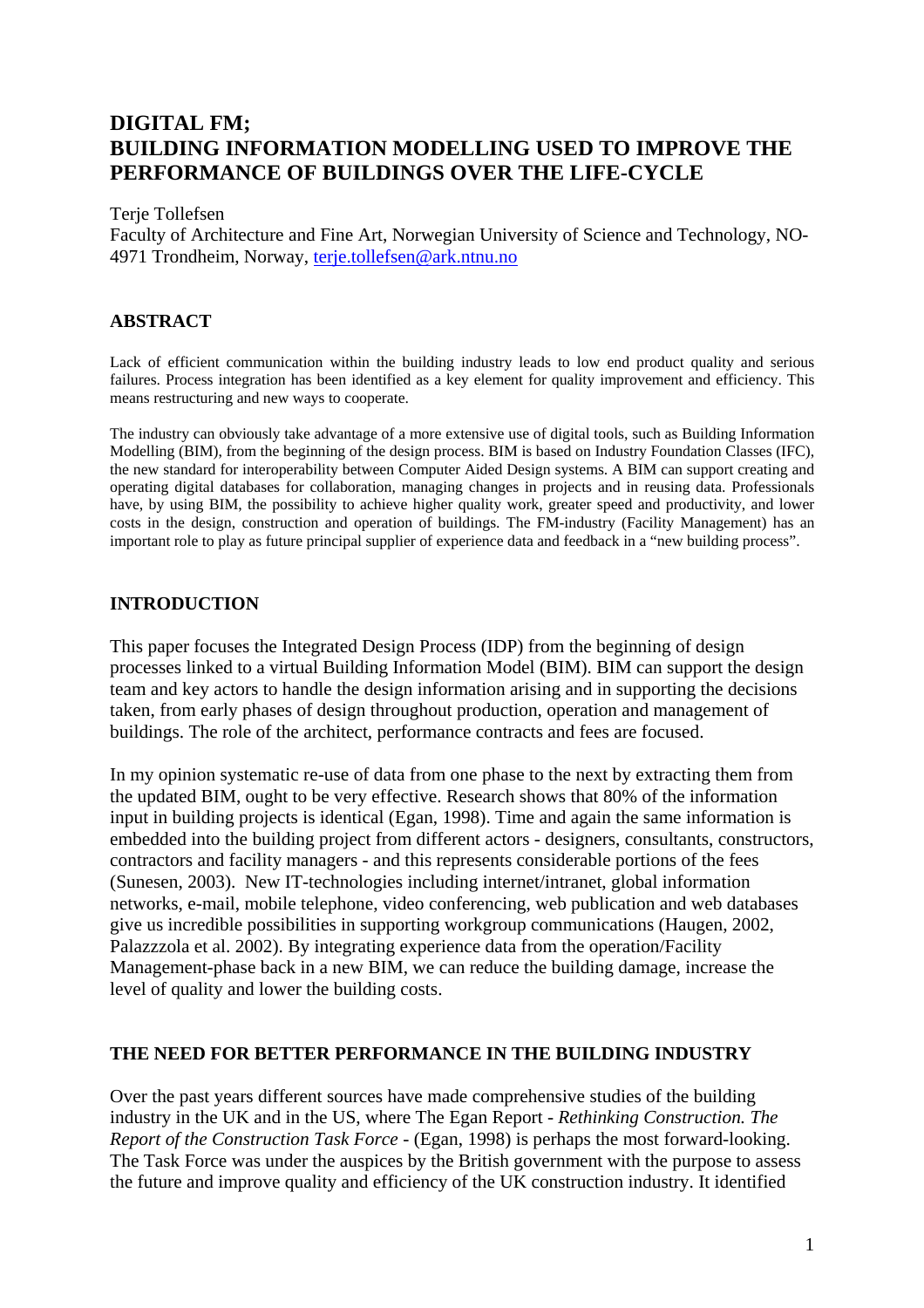five key elements of change needed for the construction industry at large: committed leadership, a focus on the customer, integrated processes and teams, and a quality driven agenda and commitment to people.

Another fact is that the building industry is organized in a rather antiquated way, and with inappropriate division of roles where all the actors have their own economic agenda and role to play in protecting an old-fashioned and conservative structure (Egan, 1998). The products *the buildings produced* - are generally high in cost, low in quality and characterized by many types of damage that influence indoor environment, health and safety. Contracts and fees are other areas to discuss related to building performance and organisation. The building industry itself, in cooperation with the national authorities, must bevise some radical alterations to improve the performance in the industry (Egan, 1998). Increasing the level of industrialization is one obvious issue to bring into focus (Jensfelt, 2003). Using ready-made building elements produced in a controlled, indoor climate and with high objective settings and systematic quality control, is one possible way to process (Persson, 2003).

Statements from practitioners and researchers more than indicate that the industry can take advantage of a Building Information Model (BIM) developed from the very beginning of the project and updated throughout the building process to fit the production-phase, along with the operation and management phase (Khemlani, 2003).

# **THE INTEGRATED DESIGN PROCESS - IDP**

There will be an increasing focus on developing building-integrated and user-friendly solutions and strategies that will reduce the demand for energy and power for heating, cooling and lighting. These matters are highly focused upon in the IEA Task 23 project - *Integrated Design Process(es) – IDP* (Larsson and Poel, 2003, Hestnes, 2002).

IDP involves a different approach to the design process. Introducing inter-disciplinary teamwork right from the beginning, it is distinct from the traditional design process where the technical consultants usually enter the design team later in the process, when the architect and the client have almost finished the design. IDP also requires a high level of skills and communication within the team and involves a synergy of skills and knowledge throughout the process using modern simulation tools. In addition IDP leads to a high level of synergy and integration of systems (Hestnes, 2002). The overall characteristic of an IDP is that it consists of a series of design loops per stage of the design process (iterations) separated by transitions with decisions about milestones. In each of the design loops the design team participants are those who are relevant for that stage in the process.

Though IDP is a new concept, it contains no elements that are radically new, but integrates well-proven approaches into a systematic total process. From an engineering perspective, the skills and experience of mechanical and electrical engineers, and those of more specialised consultants, can be integrated at the concept design level from the very beginning of the design process. When carried out in a spirit of co-operation amongst key actors, this results in a design that is highly efficient with minimal, and sometimes zero, incremental capital costs, along with reduced long-term operating and maintenance costs. The benefits of the IDP are not limited to the improvement of environmental performance. The experience of IEA Task 23 members is that the open inter-disciplinary discussion and synergistic approach will often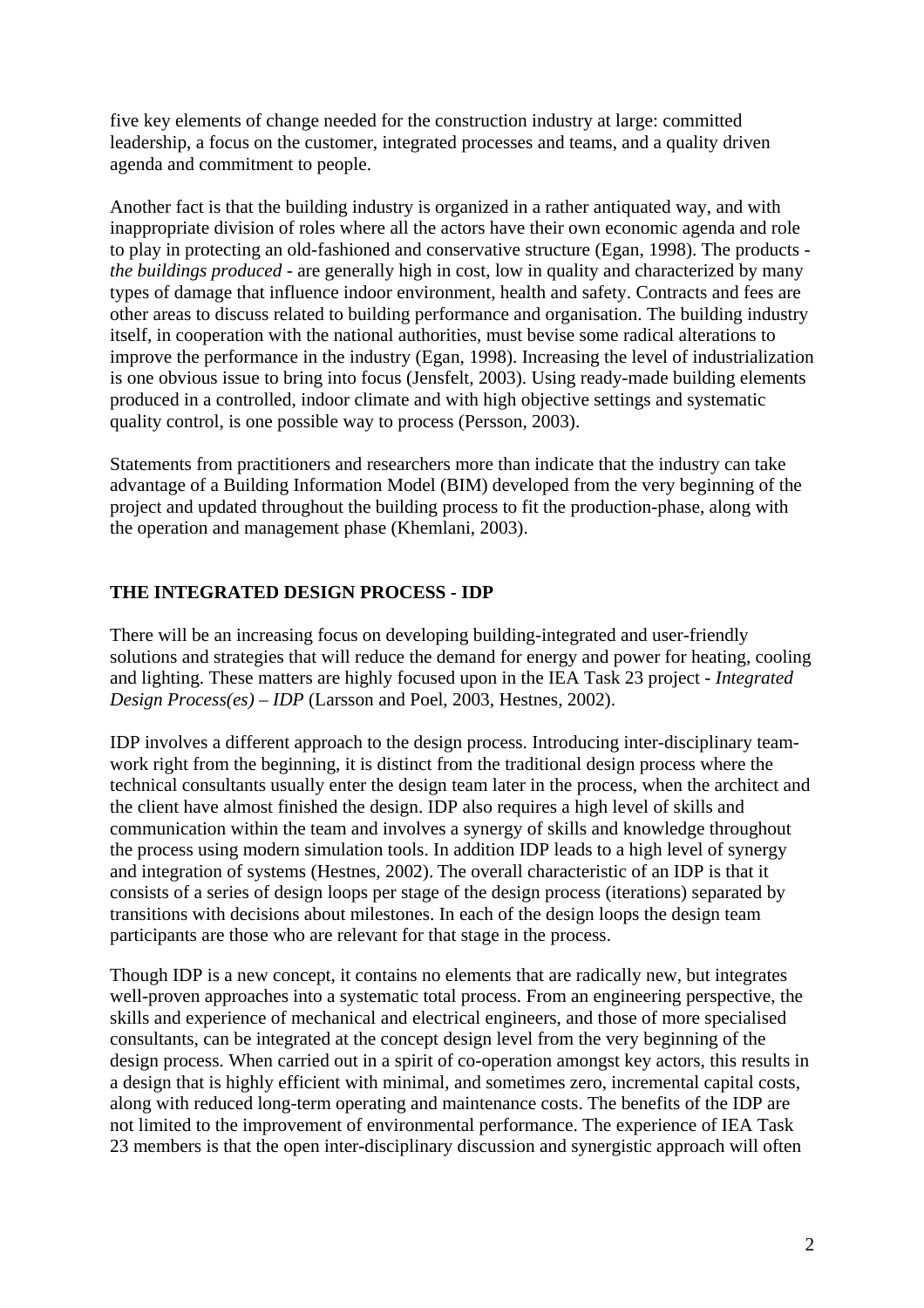lead to improvements in the functional program, in the selection of structural systems and in architectural expression (Hestnes, 2002).

## **THE ROLE OF THE ARCHITECT, 3D CAD AND PERFORMANCE BASED FEES**

Development of new IT-technology will implement major changes in the way architects work. A study published last year by ACADIA - *The Association for Computer-Aided Design in Architecture* - found that the labour expenses of architectural practices using no CADsoftware or 2D drafting software followed roughly the same work pattern as the traditional fee structure. Practices using 3D based systems, however, showed a very different pattern. They spent more time early in the design phase, but, because of that invested time, they saved time in the documentation phase. They were able to level out their work loads and labour expenses, and avoid the all-out efforts of hiring people for short term contracts that is common in traditional practices. A closer look reveals that architects using 3D based software spent their time in the early phases where it was cheapest, most fun and where they were most free to explore design alternatives (Fig. 1). They could produce working drawings in less time because they were starting with a well-developed 3D model. Also, because they had more information up front, these architects could make better design decisions with greater confidence and avoid costly and risky changes later in the process (Marlatt, 2003).



Fig. 1. 3D CAD. More time spent early means saved time in documentation. (Ill. David Marlatt, 2003)

The architect is the creative driving force of the built environment. This crucial role involves balancing aesthetics with the suitability of materials, systems, types of construction and budget, and has a significant long-term effect on the life and operation of the facility. In connection with IDP, introducing inter-disciplinary team-work from the beginning, this team effort also involves coordination of other consultants and updated client requirements in order to achieve time, cost and quality results. Indeed, this points out interesting directions that successful design firms will have to manage in the future. The architects will more than likely become more closely associated with their client base than with their buildings as they work continuously to construct, maintain, upgrade, and sell the buildings of their clients using computer-based models in their offices. Implying vast changes in their professional education and culture, the architects (and engineers) will adopt a more project-oriented approach by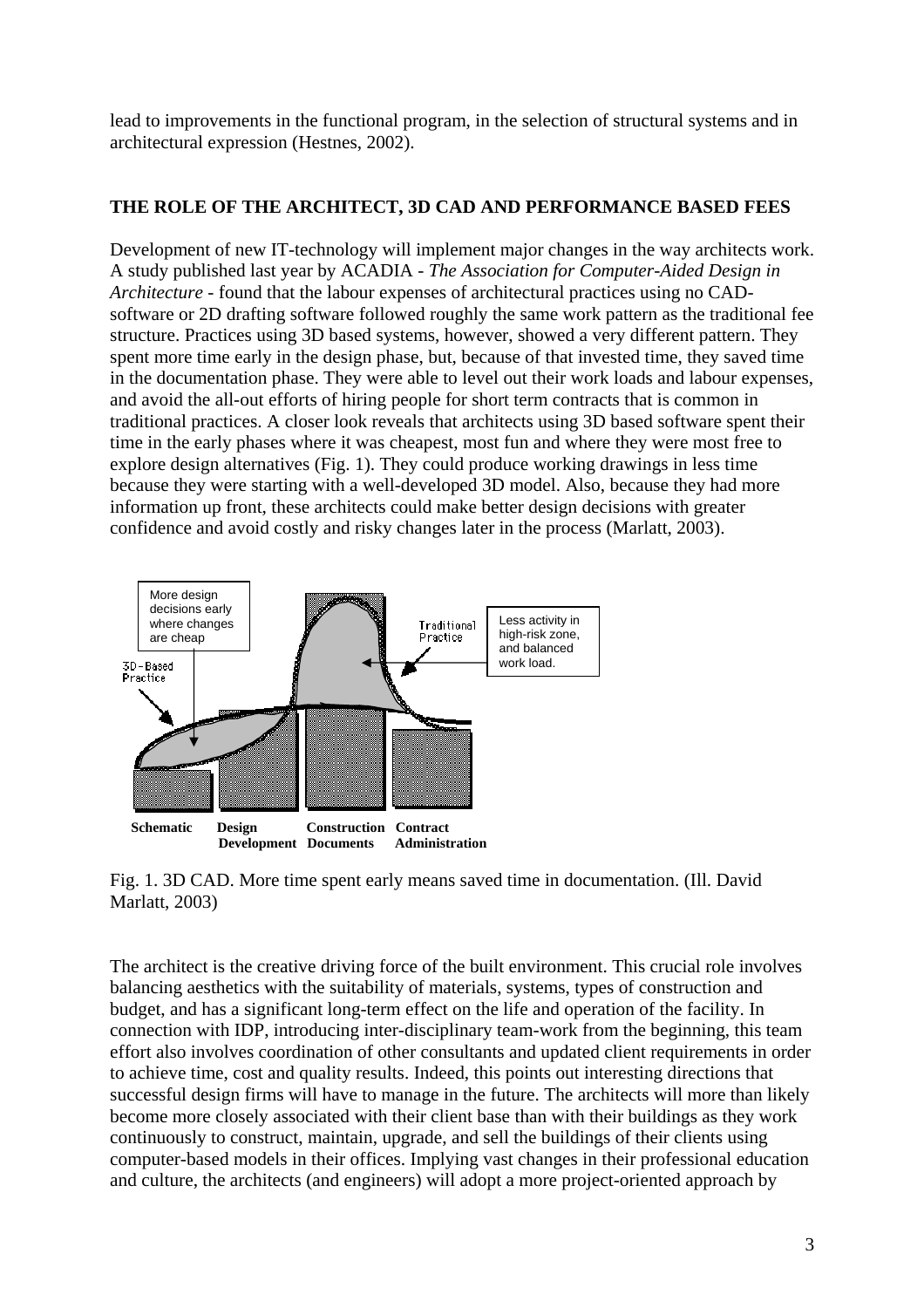exercising *extreme* collaboration using virtual design and construction (Garcia, 2003, Meniru et al., 2003). At Stanford University, California; research is being conducted on high performance project-teams (Lambert et al., 2002) and the use of virtual building tools in designing and construction, among them 4D research where *time* is the fourth dimension (Fischer, 2003, Garcia et al., 2003, Kunz et al., 2002, Koivu, 2001). Associate Professor Martin Fischer, a pioneer and leading force in the epoch-making research on virtual building tools, has illustrated (Fischer, 2003) by means of several short case studies how virtual building tools enable designers, builders and owners to test any aspect of a project's design, organisation and schedule before committing significant resources to the project. The Norwegian University of Science and Technology, NTNU is also involved in 4D research (www.metamorfose.ntnu.no) (The Integrated Building Process, 2000).

Usually there are no incentives for energy efficient design or installation when Architects/Engineers (A/E) are contracting a new project. Design fees are usually either a percentage of the total construction budget or a flat rate. This has the effect of emphasizing speed and discouraging additional work such as improvements to overall building performance. A/E's often fear fault from non-standard or under-sized design. Since there is no incentive for saving equipment or energy costs, the mechanical engineer for example, often protects himself and his liability insurance by grossly over-sizing his design. Contractors have little incentive to insure that building systems are installed to operate efficiently.

There are possibilities and well-known solutions for developing incentives to save energy from Energy Services Companies (ESCO's) in the US, who have successfully implemented performance contracts on thousands of existing buildings. It is natural that professionals will be cautious about implementing these "new" ways of entering performance contracts, often based on a common team performance contract. This means that the whole design team, the architect, HVAC-engineer, structural engineer and electrical/day-lighting designer work together on bringing the actual themes into the process, developing the project until it satisfies all the goals and demands given. This group approach encourages creativity and varying degrees of experience of the design team and invigorates, educates and challenges those involved. Architects and engineers will need to work together to show building owners that any increase in design fees are a small investment toward decreased operational costs, improved occupant satisfaction and performance, and conservation of materials and natural resources.

## **INDUSTRY FOUNDATION CLASSES – IFC**

There has been a clear tendency that standards for exchanging file formats in Computer Aided Design (CAD) have been established by dominant firms, not by cooperation in the line of business (Nygaard, 1997). Thus, it is more satisfying to follow The International Alliance for Interoperability (IAI) in their efforts to develop Industry Foundation Classes (IFC). The development of IFC is the basic turning-point when it comes to interoperability. The exchange of object-oriented building data between the different CAD-systems after the same IFC-structure totally removes the former discussions about which specific CAD-platform makes interoperability possible.

IFC are developed to provide for data exchange and sharing capabilities in the building and construction industry. IFC were developed in 1995, to establish a world-wide standard to exchange intelligent information between different CAD-systems. Since the foundation, three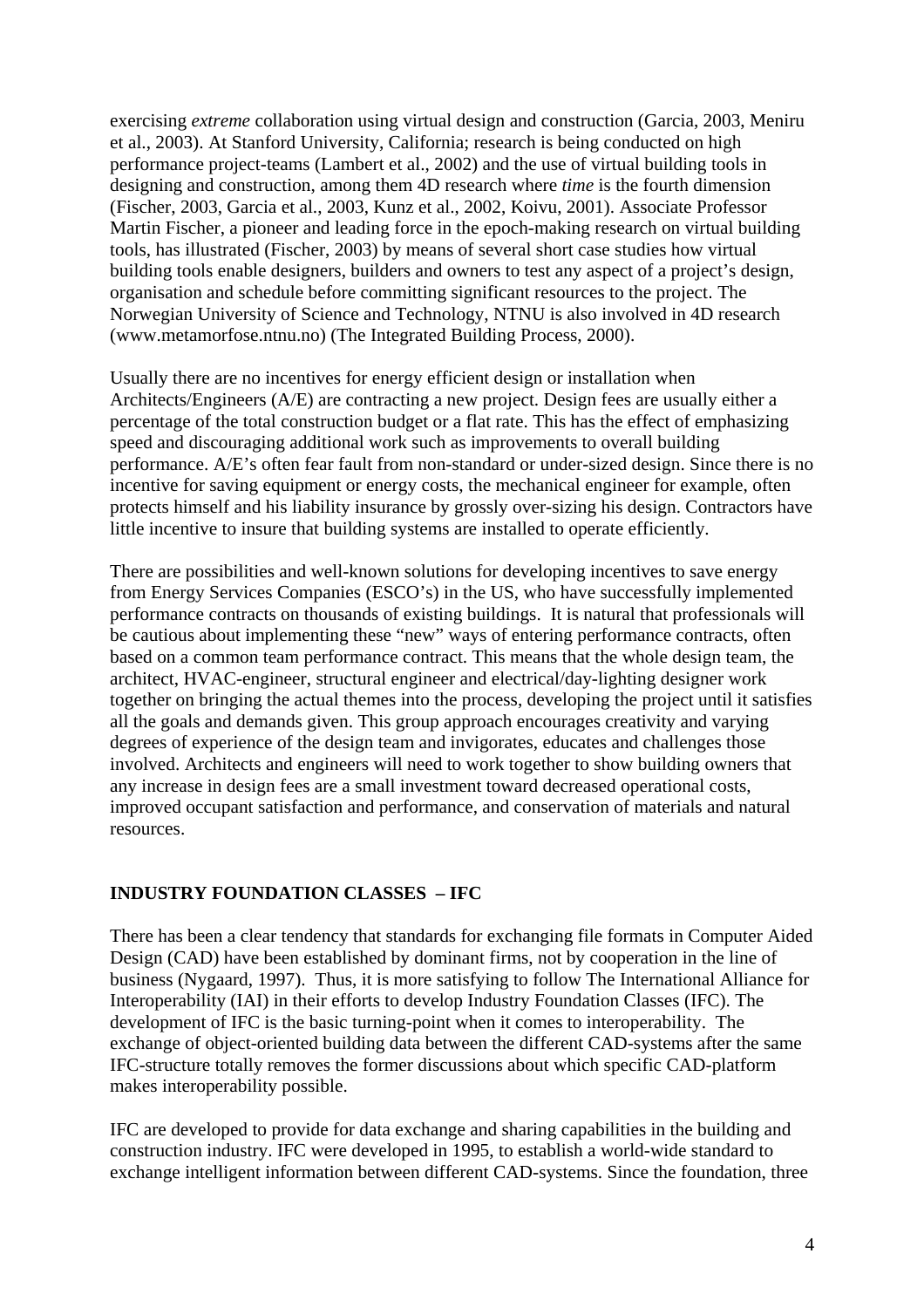releases of IFC have already been published. Many prototype implementations by leading software companies proved the IFC specifications and commercial products to satisfy the end user demands can be expected. The IFC, often referred to as a product-model or a digital building model, are divided into four main areas: design, production, operation and facility management (Bakkmoen, 2003). IFC make possible the exchange of information between all involved in the building process, all the phases of the building process and in the full lifetime of the building. IFC are not limited to frontiers, special IT-systems or any technical applications. The adoption of the IFC exchange protocol as an ISO-standard has been a major milestone (Graphisoft White Paper, 2003). With the publication of the latest release of the IFC model (IFC2.x), it is now the definitive global construction exchange protocol. New functionality is available for structural analysis, structural engineering (for concrete and steel structures), HVAC-design and performance simulation, electrical design, facilities and property management, visualization (rendering and lighting). Interoperability improves coordination, allows simulations of design, geometry, performance and costing scenarios, and enables sustainable design. Immediate productivity gains of up to 30% have been predicted with more integrated use of information and communication technologies in the building industry. Interoperability based on open, global standards makes all this possible.

#### **BUILDING INFORMATION MODELLING – BIM**

Building Information Modeling (BIM) is a way of representing buildings on the computer very different from traditional Computer Aided Design (CAD) technologies, which could have a revolutionary impact on how buildings are designed, constructed, and operated. The fundamental problem with CAD, whether two-dimensional (2D) or three-dimensional (3D), is that it uses generic geometric entities to represent objects. While this makes it flexible enough to be used across various domains, it does not add much intelligence to the manual drafting processes we used in the design process before CAD. As a result, CAD has all the problems associated with drawings. It is tedious and time-consuming to create separate plans, sections, elevations and details of the same building. Any change made has to be manually updated in all drawings and reports. There is no guarantee of accuracy, consistency or completeness, and coordinating work based on these drawings between the different professionals is extremely difficult. The biggest impact, no doubt, is seen at the construction site, where conflicts and errors are discovered that are very expensive to fix (Khemlani, 2003). All the principal CADdevelopers have a lot to gain in developing competitive customer directed BIM software based on the IFC2.x protocol.

BIM can potentially avoid all the problems of CAD because it uses intelligent objects for representing the building; objects that are aware of themselves and their relationship with other objects. Compared to a CAD-application, it is faster and easier to create and edit a building model in a BIM-application since it is customized for building design. Once the model is created, all other requirements including 2D documentation, schedules, reports, 3D renderings, animations can be derived from it. Also, if a change is made, it is automatically reflected in all individual views and documents, eliminating inconsistencies. In fact, a parametric building model can take this change management even further. If we change one element, the corresponding changes are made to all the elements associated with that element. A major impediment in current BIM technology is the lack of ability in supporting conceptual design tasks such as programming, space planning, conceptual sketching and massing. BIM has implemented new solutions that enable the architect, design manager, contractor or owner to manage a master model, composed of multi-disciplinary data, shared through the IFC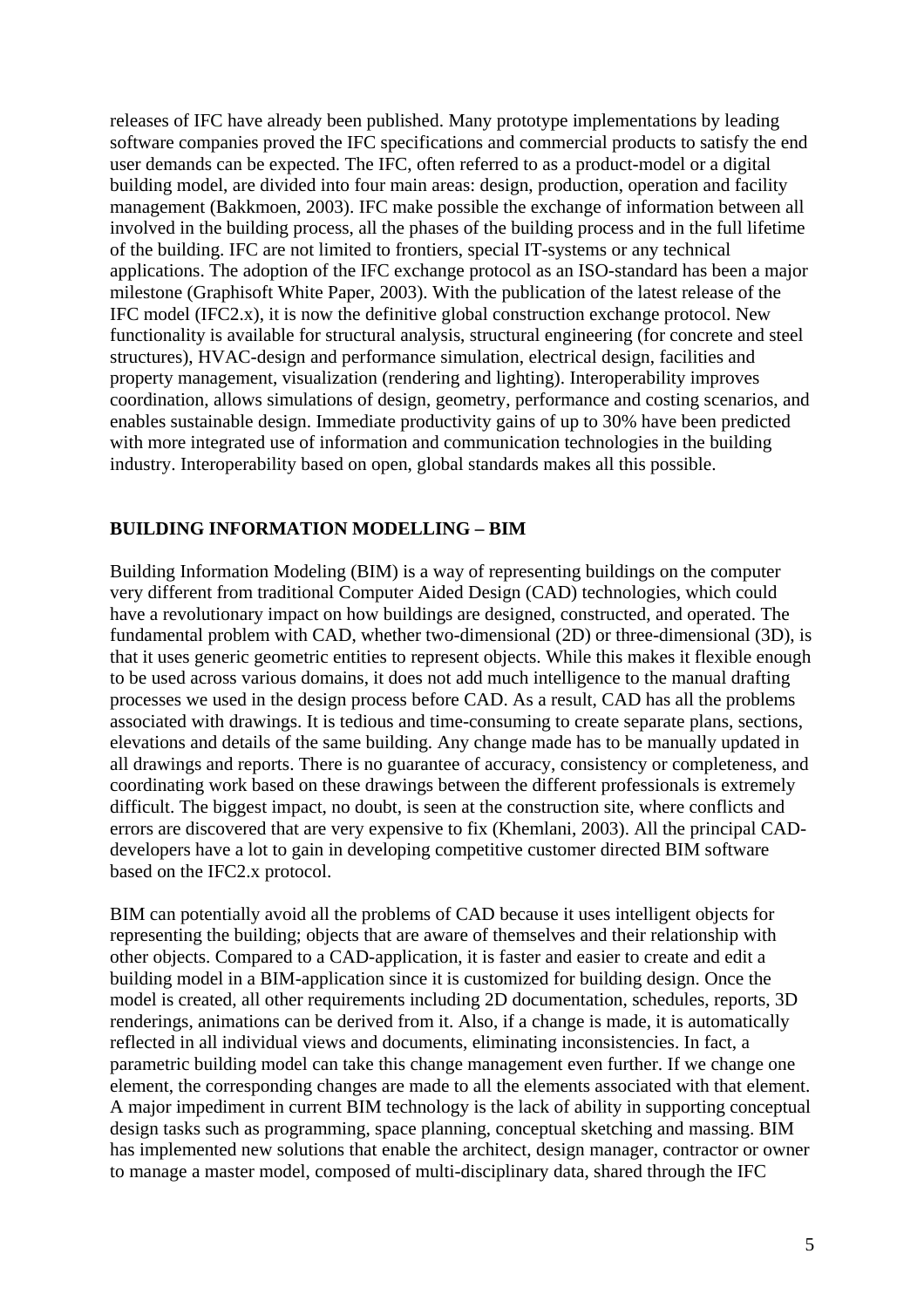protocol. This new functionality is web-enabled and based on technology already established in the advanced manufacturing sector. It will allow the storage and selection of multiple design concepts, separating versions, auditing and, of course, the management of each specific discipline or consultant's data. Complementing this commitment is an invitation to work with other application vendors, government agencies and companies to implement IFC based collaboration and to assist them in their implementation efforts. *"Faster, cheaper, and better may sound like suspicious marketing spiel but the use of BIM can really achieve these benefits."* (Khemlani, 2003).

By using the IFC-protocol, it is possible to build high quality, accurate models to support the whole lifecycle development of facilities. The rich model now becomes an indispensable asset for contractors for estimation, procurement and construction management and, once updated, a fundamental resource for owners and clients to plan and manage their assets. The availability of appropriate digital building product data coming from the building product manufacturers to give input to the BIM, is still far from satisfactory. Internet has become a key resource for finding professional information about building products, materials and construction methods, but provides it in a unstructured and therefore unmanageable manner (van Leeuwen et al., 2002). BYGGFORSK is working with a Construction reference structure library (BARBI) on a global standard to allow trans-national and multiple language compatibility (Bjørkhaug, 2003).

# **BIM AND FACILITY MANAGEMENT (FM) – THE NEW BUILDING PROCESS**

How can the design team by using appropriate organisation models, guidelines, contracts, fees, authority demands, building codes and supporting CAD-systems develop a base both for their own work and at the same time be useful to the building industry as an *experience-bank* in influencing a total iterative building process?

In what Hegge (The Integrated Building Process, 2000) has called the "New Building Process", we look at the whole iteration in the building process, by this keep the experiences throughout the process, systematizing them in an "experience-bank" in the Operation- and Facility Management phases, and reintegrating them back into any new appropriate building process in a new conceptual building design.



Fig. 2. Re-integrating experience data from the FM-phase. Ill. K. Hegge, 2000.

In my opinion, the ability to make "just-in-time" decisions doesn't stop with the design phase, but continues through construction and into operations and maintenance/Facility Management (FM) because a BIM eliminates the need to recreate data at each phase of the facility lifecycle It is not longer necessary to wait until the end of Design Development to understand the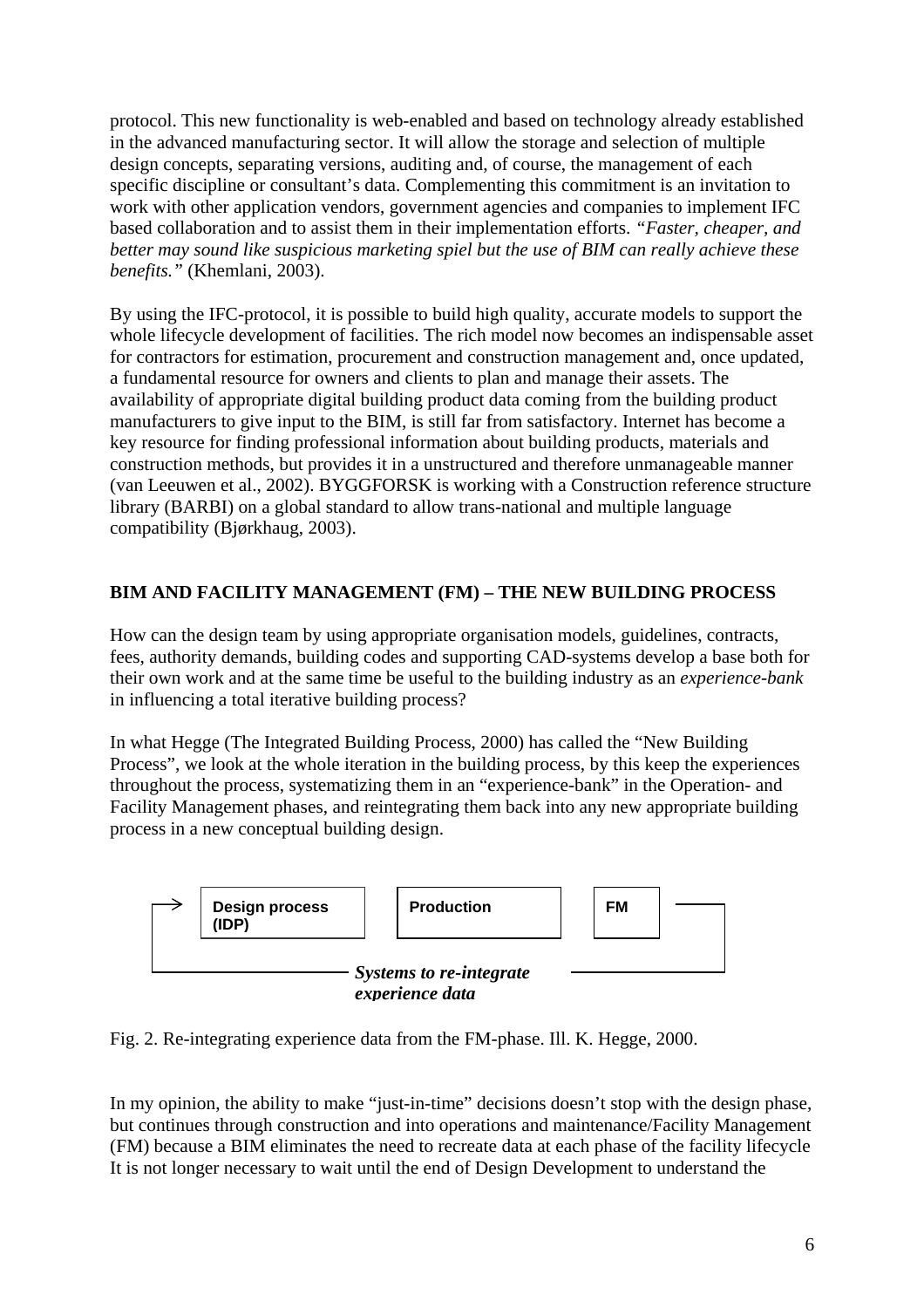budget impacts of the design approach. The rich and numerous set of building data that is created during the design and documentation phase of the building remains relevant even after the building is built. It is not necessary to start over at the end of construction with only "redlined" drawings and operating and manufacturing manuals. It is possible to extract data directly from the virtual design model, so that the data matches the reality. Because the data already are contained in the BIM, the revision process is more efficient, resulting in little worry about losing documents or incorrect data. Even though it is difficult to predict exactly how a building will be altered over time, it is certain that plans and building data will be available when it comes time to renovate. In this context the FM-industry will have an important role to play as principal supplier of experience feedback in the building process, and in this way reduce the occurrence of damages, mistakes and defects, thereby increasing the level of quality and at the same time lowering the building costs. As an example, USbased Design Atlantic Inc. has developed a digital tool named 4SiteSystems ([www.4sitesystems.org](http://www.4sitesystems.org/)) based on Graphisoft's ArchiCAD and ArchiFM. They use this in a collaborative process that identifies costs and success strategies early in the design process and documents decisions and the design at the outset. This project information is organized in a way that allows them to work with contractors to get the project built on schedule and under budget. This gives everyone immediate computer access to facility information that would take hours or days to *dig out* of the conventional process.

Virtual building models are here to stay. If applied by professionals who know how to design, build, and manage projects and facilities in the real world, they can be very effective in managing risk and improving communication. They have already proved their worth on projects both large and small (Fischer, 2003).

## **REFERENCES**

Bakkmoen, K.I. (2003). IAI - A Revolution for the Building Industry. [IAI - en revolusjon for byggenæringen]. Oslo: Lecture on IFC-Information-day 12.06.03. Arranged by NPA/RIF/IAI.

Bjørkhaug, L. (2003). Use of Intelligent Building Product-Models and Reference Data. IFC and IFD. [Bruk av intelligente bygningsproduktmodeller og referansedata. IF C og IFD]. Oslo: Lecture on IFC-Information-day 12.06.03. Arranged by NPA/RIF/IAI

Cyon Research (2003). The Building Information Model: A look at Graphisoft's Virtual Building Concept. A Cyon Research White Paper. USA: Author.

Egan, J. (1998). Rethinking Construction. The Report of the Construction Task Force. London: The Construction Task Force. http://www.construction.detr.gov.uk/cis/rethink.

Fischer, M. (2003). The Benefits of Virtual Building Tools. Civil Engineering, ASCE, Vol. No.8, pp 60-67.

Garcia, C.B., Kunz, J., Ekstrom, M., & Kiviniemi, A. (2003). Building a Project Ontology with Extreme Collaboration and Virtual Design & Construction. CIFE Technical Report No. 152, 2003, Stanford University, CA.